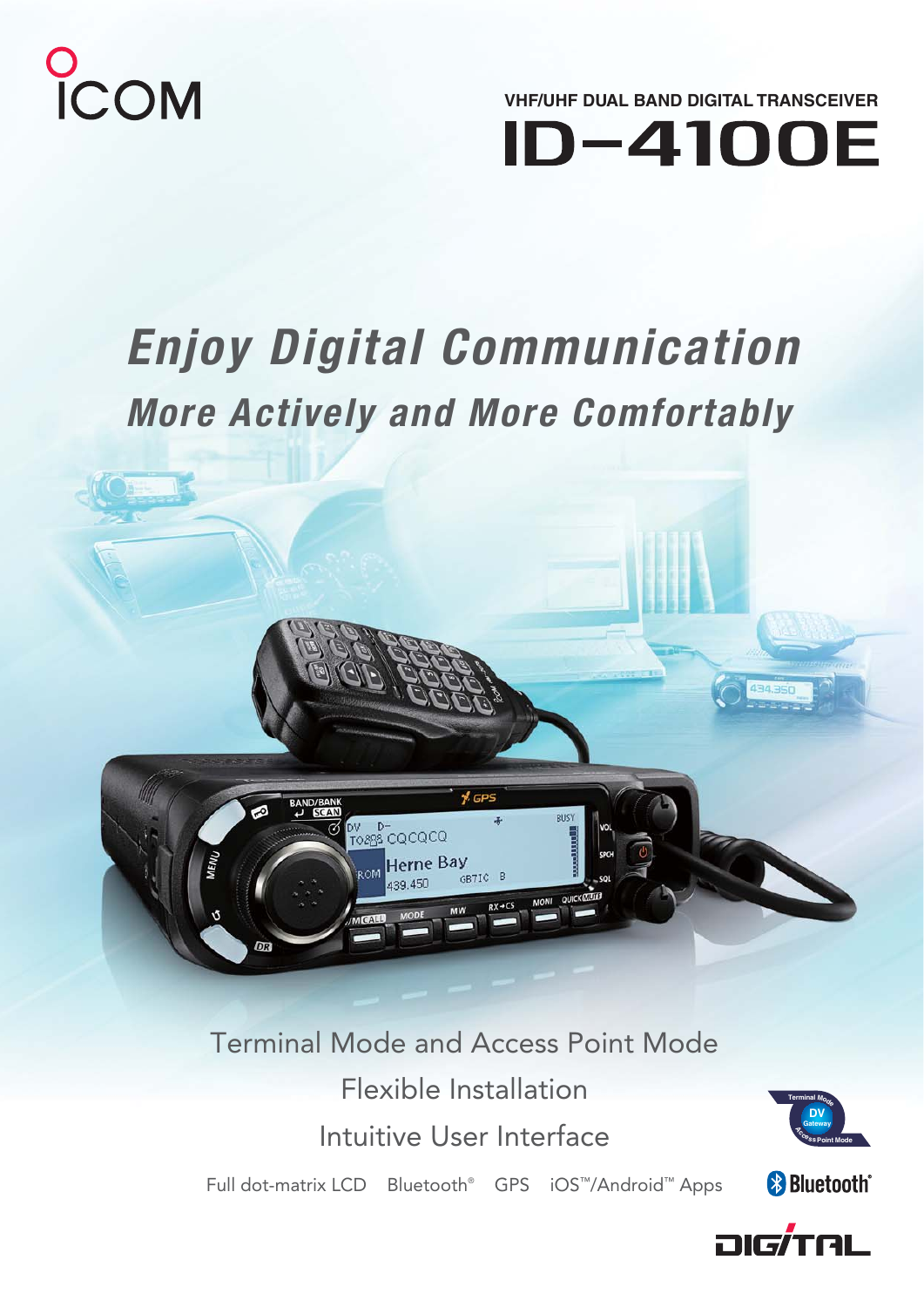Terminal and Access Point modes\* enable you to enjoy long-distance D-STAR (Digital Smart Technology for Amateur Radio) communication through the Internet. You can access the D-STAR repeater network through the Internet, regardless of locations and conditions of nearby repeaters.

\* An optional free download software, RS-MS3W is required to be installed in the PC. An optional free download application, RS-MS3A is required to be installed, in the Android™ device.

The DR function makes D-STAR communications simple. By simply selecting a destination call sign in "To", and your access repeater in "From", you can talk with other D-STAR users. In addition, using the reflector function, you can talk through several repeaters at once.

To increase the amount of display information, a full dot-matrix display is used in the ID-4100E. For example, Repeater list or GPS position information are clearly arranged and easy to read.

The backlight color of the LCD and keys is selectable from white, green, amber or blue. Using the backlight night time setting function, the display backlight brightness can automatically be changed when the designated time comes.

# **Compact, User-Friendly VHF/UHF Dual Bander Offers a Variety of Operating Styles**

The integrated GPS receiver shows your own position, course, speed and altitude on the display and can be used for exchanging position reports, D-PRS and searching for nearby repeaters.

### **Wideband Receiver**

# **DV/FM Near Repeater Search Function**

The DV/FM near repeater search function assists you in accessing nearby repeaters, even in areas you are visiting for the first time. The function searches for nearby repeaters using the repeater memories with the GPS position information.

# **microSD Card Slot for Voice and Data Storage\***

When used with a microSD card, you can store various information including voice memory, TX voice message, QSO log, RX history log and GPS log data. Memory channels and other settings can be saved and loaded into the transceiver.\* A microSD card is required separately.



# **DV Fast Data Mode\***

# **Wireless Operation with VS-3 Bluetooth® Headset\***

By connecting the ID-4100E to the Internet through a Windows® PC or Android™ device, the Terminal mode enables you to use a D-STAR repeater to make D-STAR gateway calls.

> The ID-4100E receives 118–174 and 230–550 MHz\*. You can listen to air band, marine and other VHF and UHF utility communications.

\* Working range not guaranteed.



# Flexible Installation

# **DR (D-STAR Repeater) Function**

# User Friendly

# DV GATEWAY FUNCTIONS

# **Terminal Mode and Access Point ModeExpand Communication Coverage and Fun**

# **Compact, Detachable Controller for Flexible Installation**

# **DR Function with theLatest Icom User Interface**

### **Other Features**

- The QUICK key allows instant access to menus listing dedicated functions depending on mode
- Multiple scan functions for Memory/Bank scan, Full scan, Band scan, Program scan, Program link scan, Duplex scan Tone scan and DR scan
- 16 channels of DTMF memory (24-digit)
- CTCSS/DTCS signaling with the split tone functions (analog mode)
- 8.33 kHz air band channel reception
- HM-207S remote-control hand microphone (supplied as standard)

The optional VS-3 Bluetooth® headset provides convenient wireless communication away from the transceiver. The VS-3 remotely controls the ID-4100E with three programmable buttons. \* The optional UT-137 Bluetooth® unit must be installed in the ID-4100E.



Actual size

# **Easy-to-Read Full Dot-Matrix Display Selectable LCD and Key Backlight Color Selectable LCD and Key Backlight Color**







**VHF/UHF DUAL BAND DIGITAL TRANSCEIVERID-4100E** 

The controller can be attached or detached from the main unit for flexible installation. By using the supplied OPC-837 controller cable, you can install the controller up to 3.5 meters away from the main unit.

| GPS position information example      | Repeater list example        | <b>Integrated GPS Receiver</b>                                               |                   | Green |
|---------------------------------------|------------------------------|------------------------------------------------------------------------------|-------------------|-------|
| ALT: 25m<br>DST: 10.0km<br>GL: PM74S0 | <b>TGB7IC B</b><br>Herne Bay | and loaded into the transceiver.<br>* A microSD card is required separately. | microSD card slot |       |
| E GPS POSITION                        | 'EATER LIST GROUP 1:         | criamers and other settings can be saved                                     |                   |       |

The Access Point mode enables another D-STAR transceiver to make D-STAR gateway calls through the ID-4100E connected to the Internet. 50 watts of output power can be used for a D-STAR access point.

# **Terminal Mode**

# **Access Point Mode**





# And More

The RS-MS1I (for iOS™ devices) and RS-MS1A (for Android™ devices) enable you to wirelessly connect to the ID-4100E and remotely set the DR functions, link with a map application and send/receive messages over the DV mode. In addition, pictures taken by a smart device can be transmitted via the DV Fast Data mode or DV mode.

\* The optional UT-137 Bluetooth® unit must be installed in the ID-4100E. Some functions may not work properly, depending on smart devices used.

# **Applications for iOS™ and Android™ devices\***

# **Advanced Operation with a Smart device and Bluetooth®**



\* To use the near repeater search function, the position data of the repeater is required. The ID-4100E will be shipped with the D-STAR repeater memories preprogrammed, but the position data of some D-STAR repeaters may not be entered or exact.

# **Smart Operation**

By using the data place in voice frames, the ID-4100E transfers data 3.5 times faster (3480 bps) than in the conventional DV mode (with voice).

\* The DV Fast Data mode is not compatible with the DV mode low-speed data communication.